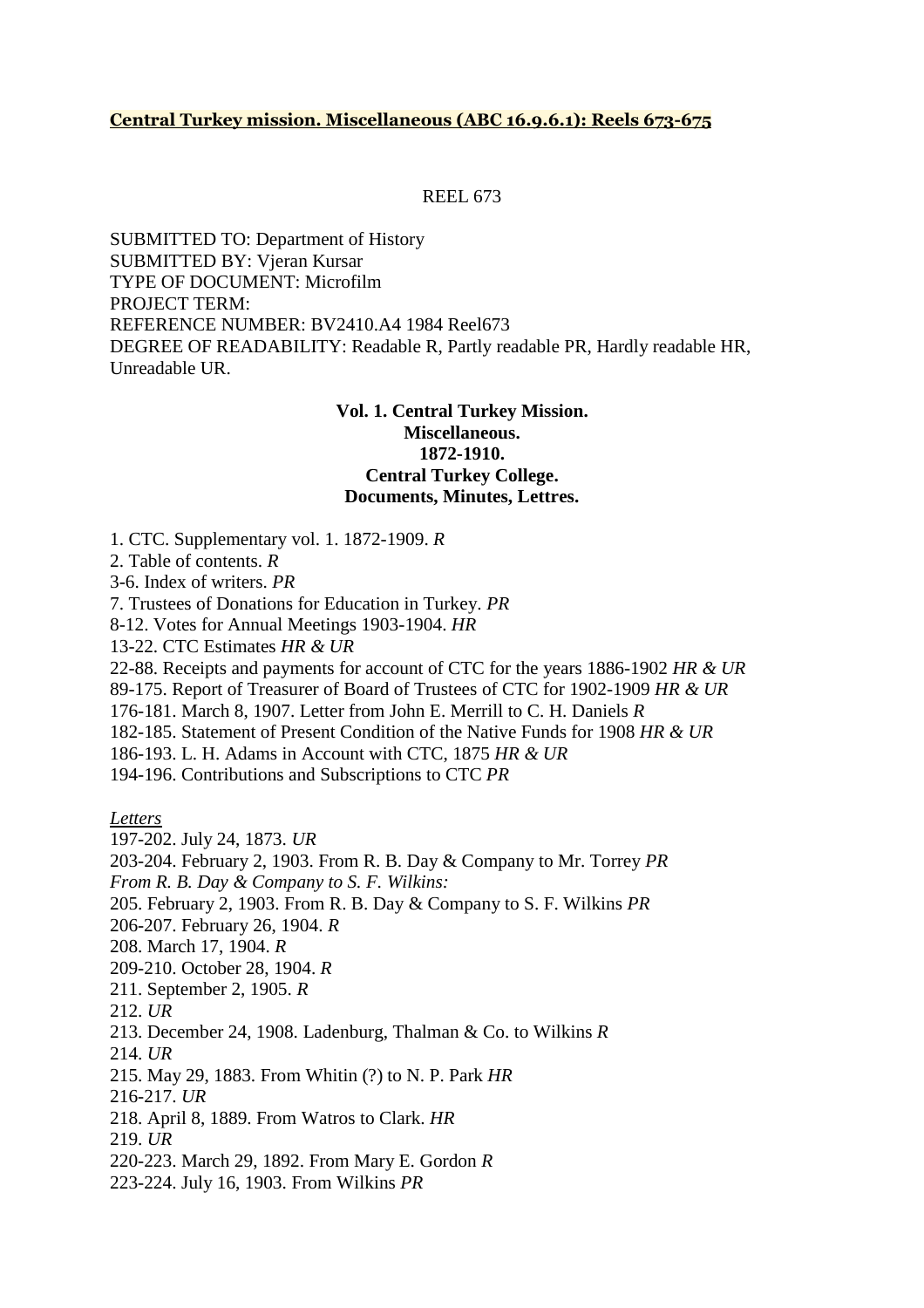225-226. July 18, 1903. Trustees of CTC in Account with Samuel C. Darling 227-228. July 18, 1903. From Samuel C. Darling to Wilkins. *PR* 229. March 14, 1884. From (?) to Gordon *HR* 230-231. April 25, 1888. From (?) to Gordon *HR* 232. March 4, 1886. From (?) to N. G. Clark. *PR* 233. January 4, 1886. From Clark to Gordon *HR* 234-236. June 7, 1886. From Gordon to Clark *HR* 237-240. August 25, 1887. From Gordon to Clark *HR From R. Neal to Gordon:* 241-242. September 19, 1889. *HR* 243-247. October 8, 1887. *HR* 248-249. October 16, 1887. *HR* 250-251. December 20, 1887. *HR* 252-253. April 17, 1888. *HR* 255-256. April 23, 1888. *HR* 257. July 5, 1909. From Goodsell to Wilkins. *PR* 258. August 16, 1909. From G. A. Shrere to Wilkins. *HR* 259. August 19, 1909. From J. C. McCall to (?) *HR* 260. August 25, 1909. From G. A. Shrere to Wilkins. *HR* 261. October 8, 1909. J. C. McCall to (?) *HR* 262. October 9, 1909. From Shreve to Wilkins *HR* 263-264. October 9, 1909. From Walter Buckner to Wilkins. *HR* 265. February 11, 1910. From Goodsell to Wilkins. *R* 266-267. March 15, 1910. From J. C. McCalll to Wilkins. *R* 268-270. March 31, 1910. From Shreve to Wilkins. *R* 271-275. April 8, 1910. From McCall to NE Branch Off. *PR* 272-278. April 9, 1910. From Shreve to Wilkins. *R* 279-281. Payments. *PR* 282-351. Receipts. *PR Letters From Ironbridge to Gordon:* 352-353. July 31, 1886. *HR* 354-366. Receipts. *HR Letters From Ironbridge to Gordon:* 367-368. June 27, 1883. *HR* 369-370. 1883. *HR & UR* 371. July 21, 1883. *HR* 372. March 28, 1884. *HR* 373-375. September 15, 1884. *HR* 376. July 29, 1886. *HR* 377-379. August 18, 1886. *HR* 380-381. July 6, 1887. *HR* 382-384. January 6, 1908. From Papagian to Barton. *PR* 384-385. January 14, 1908. From Papagian to Barton. *PR* 386-388. From Daniels to John E. Merrill. *PR* 389-390. Local Assets of CTC. *PR* 391-395. Notes for Mr. Porter. *PR Letters* 396. Contents.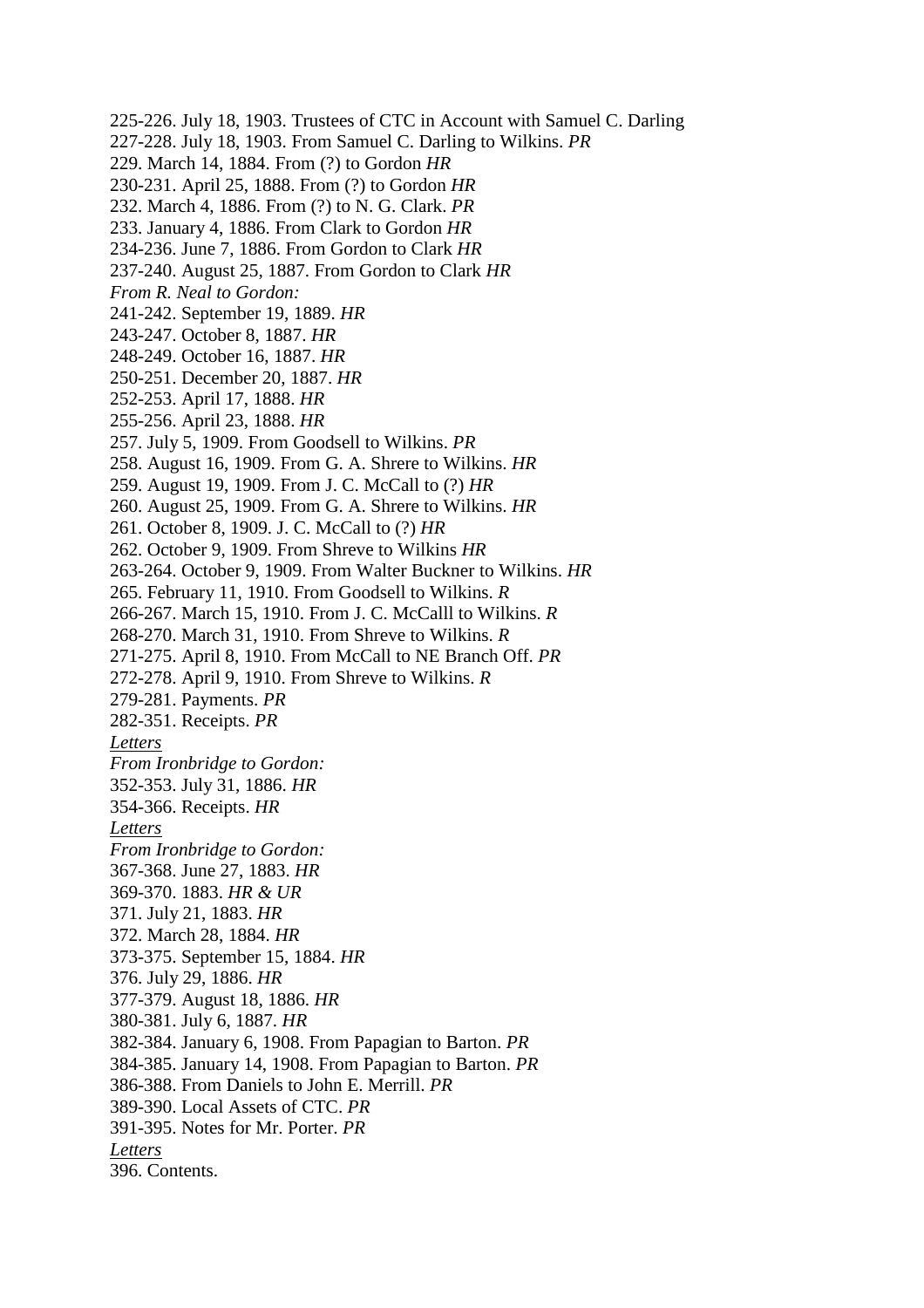*From Clark to Gordon:* 397-398. July 11, 1874. *UR* 399. August 30, 1880. *UR* 400. *UR* 401. January 6, 1881. *UR* 402-403. May 7, 1881. *HR* 404.January 4, 1881. *HR* 405. April 14, 1882. *HR* 407. November 2, 1882. *HR* 408. March 16, 1883. *HR* 409-410. March 30, 1883. *HR* 411-413. January 9, 1884 *HR* 414-415. April 28, 1884 *PR* 416. June 5, 1804 *PR* 417-418. July 19, 1884 *HR* 419-421. (?) 28, 1884 *HR* 422-424. April 24, 1885 *R* 425-427. July 13, 1885 *R* 428-429. July 21, 1885 *PR* 429-431. October 6, To Clark Romeo. *PR From Clark to Gordon:* 432-434. October 27, 1885. *R* 435-437. November 3, 1885. *R* 438-439. January 22, 1886. *HR* 440. February 11, 1886. *HR* 441. February 25, 1886 *HR* 442-444. March 6, 1886. *PR* 445-446. September 22, 1886. *R* 447-448. December 30, 1886. *R* 449-450. March 26, 1887. *PR* 451-452. April 2, 1887. *R* 453. July 30, 1887. *R* 454. August 12, 1887. *R* 455-456. August 16, 1887. *HR From Smith to Gordon:* 457-458. December 30, 1890. *R From Smith to Hall:* 459. April 4, 1892. *R* 460. April 26, 1892. *R* 461. April 27. 1892. *PR* 462. May 4, 1892. *R* 463-464. April 11, 1892. *R From Smith to Wilkins:* 465. January 23, 1903. *R* 466-471. August 26, 1903. *R* 472-473. September 4, 1903. *R* 474-477, October 10, 1903. *R* 480-483. February 26, 1904. *R* 484-487. March 16, 1904. *R* 488-489. November 29, 1904. *R*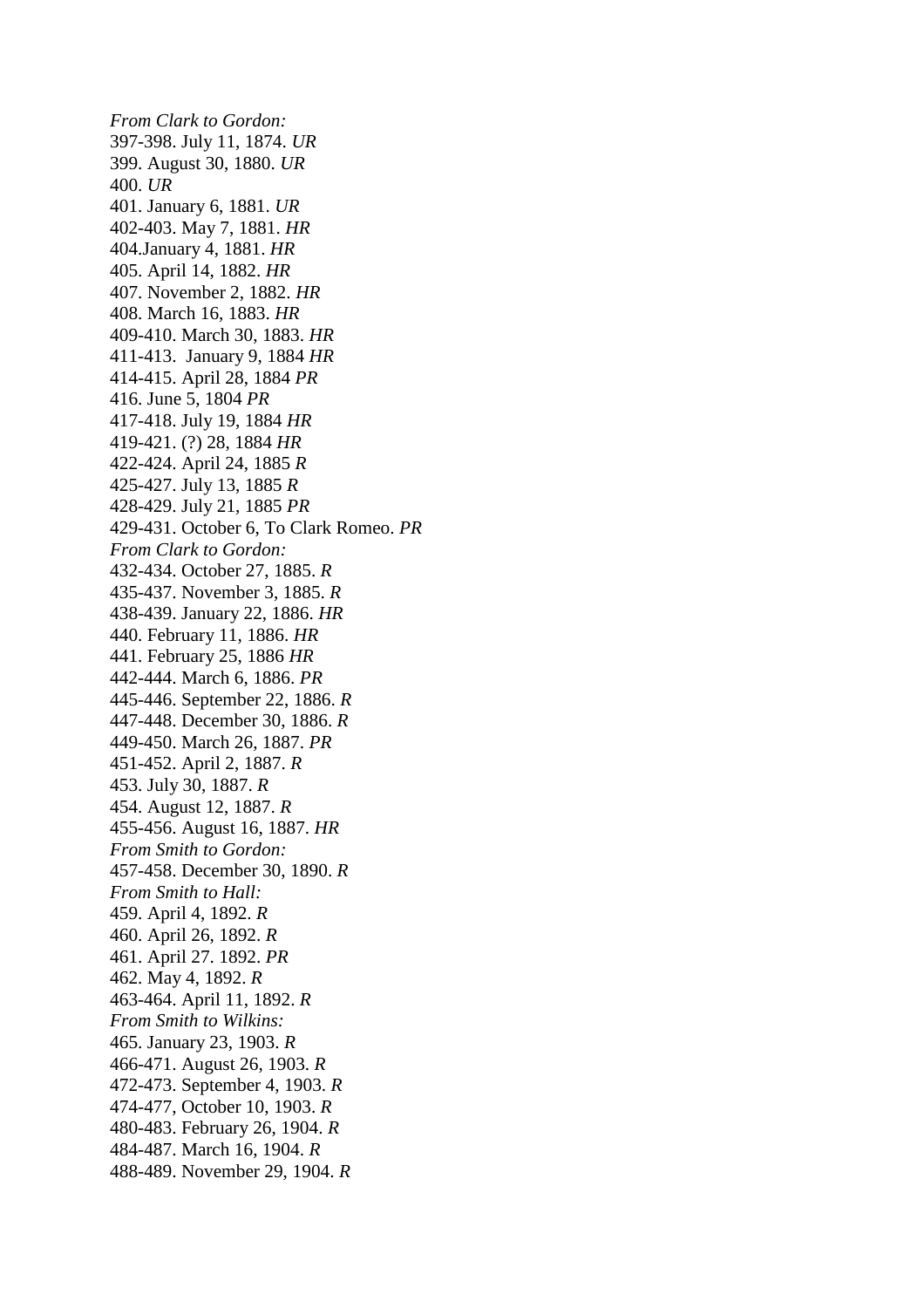490-493. May 22, 1905. *R From (author's name unreadable) to Gordon:* 494. December 11, 1882. *HR* 495. January 12, 1883. *HR* 496-498. April 7, 1886. *HR* 499-502. May 12, 1886. *HR From Wiggin to Wilkins:* 503-504. January 20, 1903. *R* 505-506. May 22, 1903. *R* 507-508. September 9, 1903. *R* 509-514. January 12, 1904. *R From Merrill to Wiggin:* 515-517. June 7, 1904. *R From Wiggin to Wilkins:* 518-521. April 6, 1904. *R From Daniels to Wilkins:* 522-527. December 21, 1906. *R From Daniels to Bart:* 528-531. January 13, 1908. *R From Daniels to Wilkins:* 532-533. January 28, 1909. *R From W. W. Peet to Wiggin:* 536-539. May 21, 1909. *HR* 540. January 27, 1881. *PR* 541-542. April 10, 1891. *PR From Adams to Gordon:* 543- 547. June (?) 1881. *HR* 548-552. September 21, 1881. *HR* 553-554. *UR* 555-559. August 16, 1884. *HR* 560-563. September 12, 1884. *HR From Giddings to Gordon:* 564-567. April 22, 1884. *HR From Gordon to Riggs:* 568-573. July 28, 1887. *HR From F. K. Stearns to Gordon:* 574-575. May 13, 1885. *R* 576-578. May 16, 1885. *R From Ironbridge to Gordon:* 579-587. October 3, 1888. *PR From Gordon to Hall:* 588-592. March 18, 1880. *HR* 593-595. April 22, 1892. *HR* 596-597. February 16, 1878. *UR From (?) to Potter:* 598-601. April 1, 1898. *HR From Ironbridge to Gordon:* 602-607. June 28, 1884. *HR From Bezjian to Ward:* 608-609. March 10, 1874. *HR*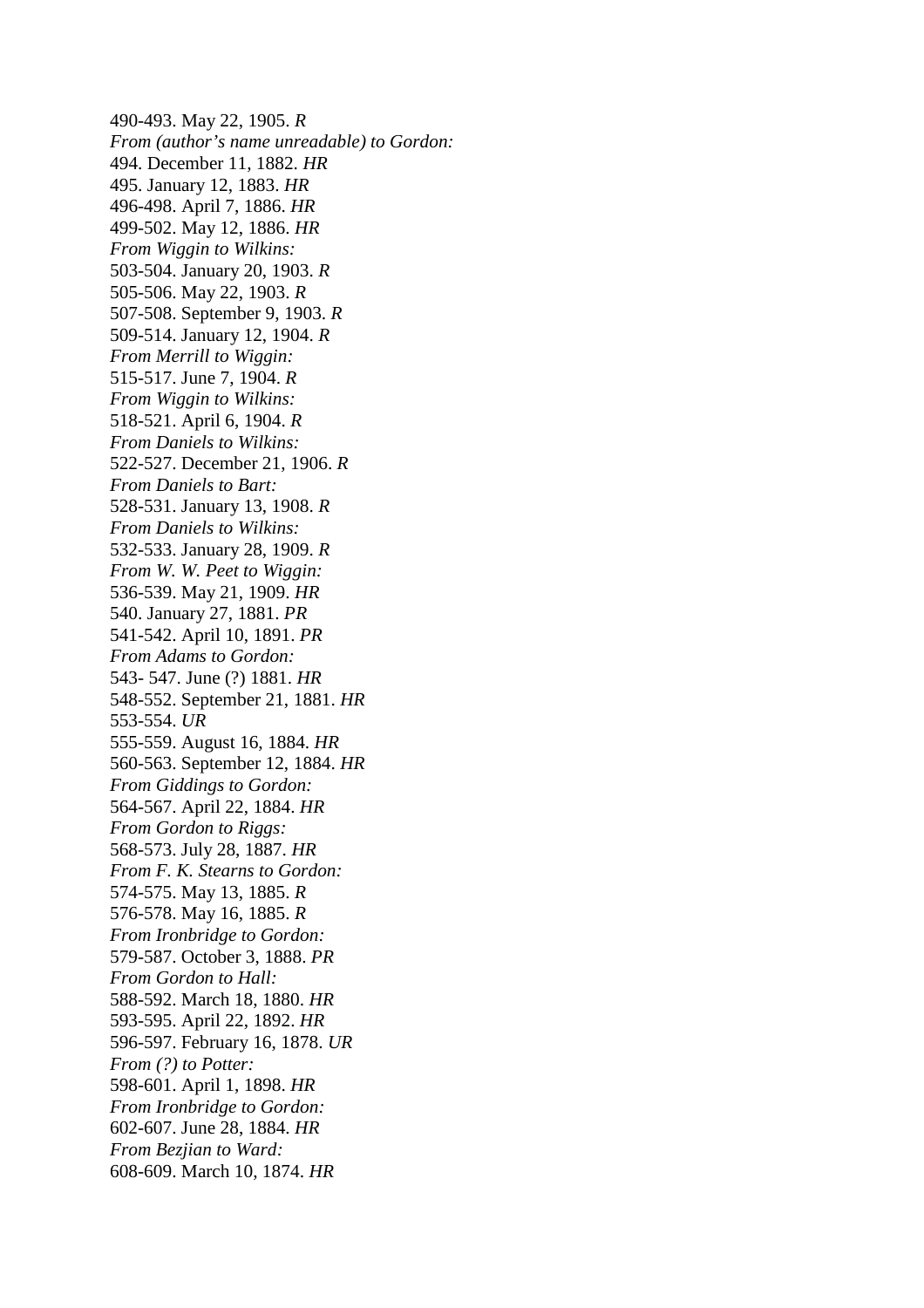*From Truly and Bezjian to Gordon:* 610-611. March 28, 1874. *HR* 612-615. May 11, 1874. *HR* 616-620. June 29, 1874. *HR* 621-629. August 12, 1874. *HR From Kirkoryan to N. G. Clark:* 629-632. March 27, 1883. *HR* 633-637. April 9, 1883. *HR From Kirkoyan to Gordon:* 638-647. May 16, 1883. *HR* 647. List of Donors *From Canton to Porter:* 648-649. March 7, 1876. *From H. J. Chadbourn to Wilkins:* 650-654. June 20, 1904. *HR From F. Day to Wilkins:* 655-656. July 27, 1908- *PR From M. A. Dickinson to Ironbridge:* 657-658. January 5, 1876. *PR From Dickinson to Porter:* 659-661. May 16, 1876. *PR From Smith to Porter:* 662-665. 1876. *HR & UR From Dickinson to Porter:* 666-673. *HR & UR* 674-680. January 17, 1877. *R* 681-684. *UR* 685-686. September 11, 1883. *R From Dickinson to Gordon:* 687-692. August 22, 1891. *HR* 693-696. September 12, 1891. *HR* 697-700. July 1887. *HR & UR From Dickinson to Porter:* 701-704. June 1, 1876. *HR* 705-706. *UR* 707-709. March 27, 1878. *From Samuel (?) to Ironbridge:* 710-713. October 30, 1875. *HR From Jones to Clark:* 714-715. May 11, 1881. *HR From H. Laird to Wilkinson:* 716-717. November 22, 1902. *HR* 718-720. *UR From W(?) to Gordon:* 721-723. December 17, 1880 *HR From Smith to J. Maynoud:* 724-725. May 17, 1888. *HR From Merriam to Porter:* 726. June 9, 1877. *From Membu (?) to Nutakins:*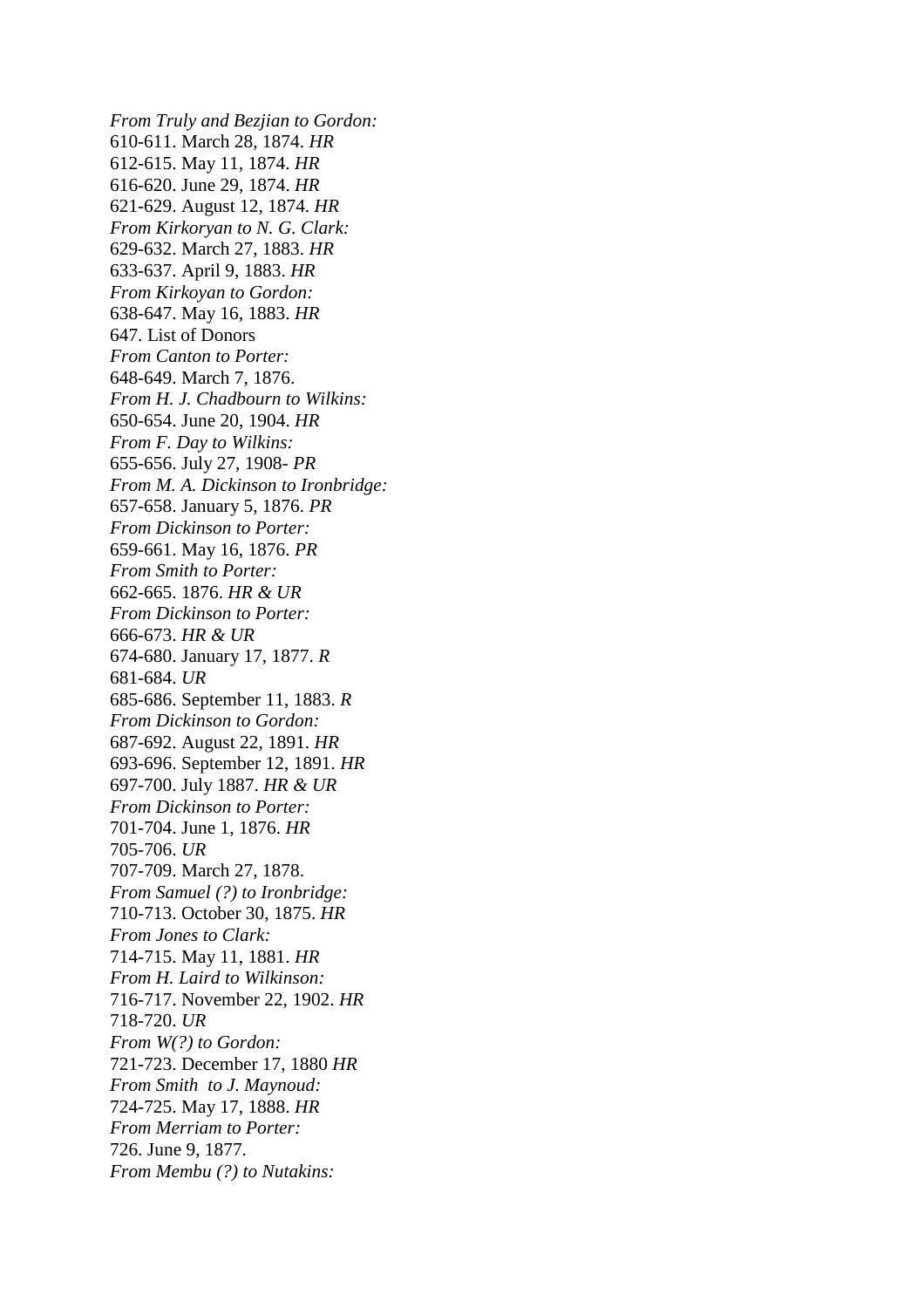727. March 13, 1878. *HR* 728-729. *UR From Perkins to Porter:* 730. April 5, 1878. *From Huntington to Porter:* 731-732. *HR From Merriam to Porter:* 733-734. February 14, 1875. *HR* 735-736. *UR From Corbis to Clark:* 737-738. April 18, 1888. *Hr From J. Riggs to L. S. Ward:* 739-740. April 23, 1878. *HR* 741-742. *UR* 743-758. Minutes, 1906-1907 759-760. Contents *A. Documents. 1. Beginnings* 761-784. a. Promotional Matters, 1872-1878. *R* 785-789. b. Constitution and Incorporation, 1874. *R* 790-791. Government Authorization. *R* 792. Composition of Campus Letter of D. H. Nutting. *R 1. Reports* 793-809. a. School, 1882-1885, 1887-1891. *R* 810-818. b. Hospital, Aintab, 1884, 1887, 1906. *R* 819-820. 3. Program of Daily Lessons, 1880-1881 *R* 821-942. 4. Financial Statements, 1872, 1873, 1875, 1879-1887, 1890-1891, 1905-1906, 1909. *R* 943-954. 5. Publicity Material. *R 6. Deaths and Memorials* 956-957. Jackson Coffing. *R* 958. C. C. Sanders. *R* 959-961. T. C. Ironbridge. *R Letters: From T. C. Ironbridge to Gordon:* 962-966. March 16, 1874. *PR* 967-969. March 30, 1874. *PR* 970-972. January 27, 1875. *PR* 973-977. *UR From T. C. Ironbridge to Davis:* 978-979. November 16, 1875. *PR From T. C. Ironbridge to Porter:* 980-987. January 28, 1876. *PR* 988-992. March 16, 1876. *PR* 993-995. April 26, 1876. *PR From T. C. Ironbridge to Gordon:* 996-1000. May 9, 1876. *HR* 1000-1007. May 23, 1876. *HR*

1008-1009. *UR*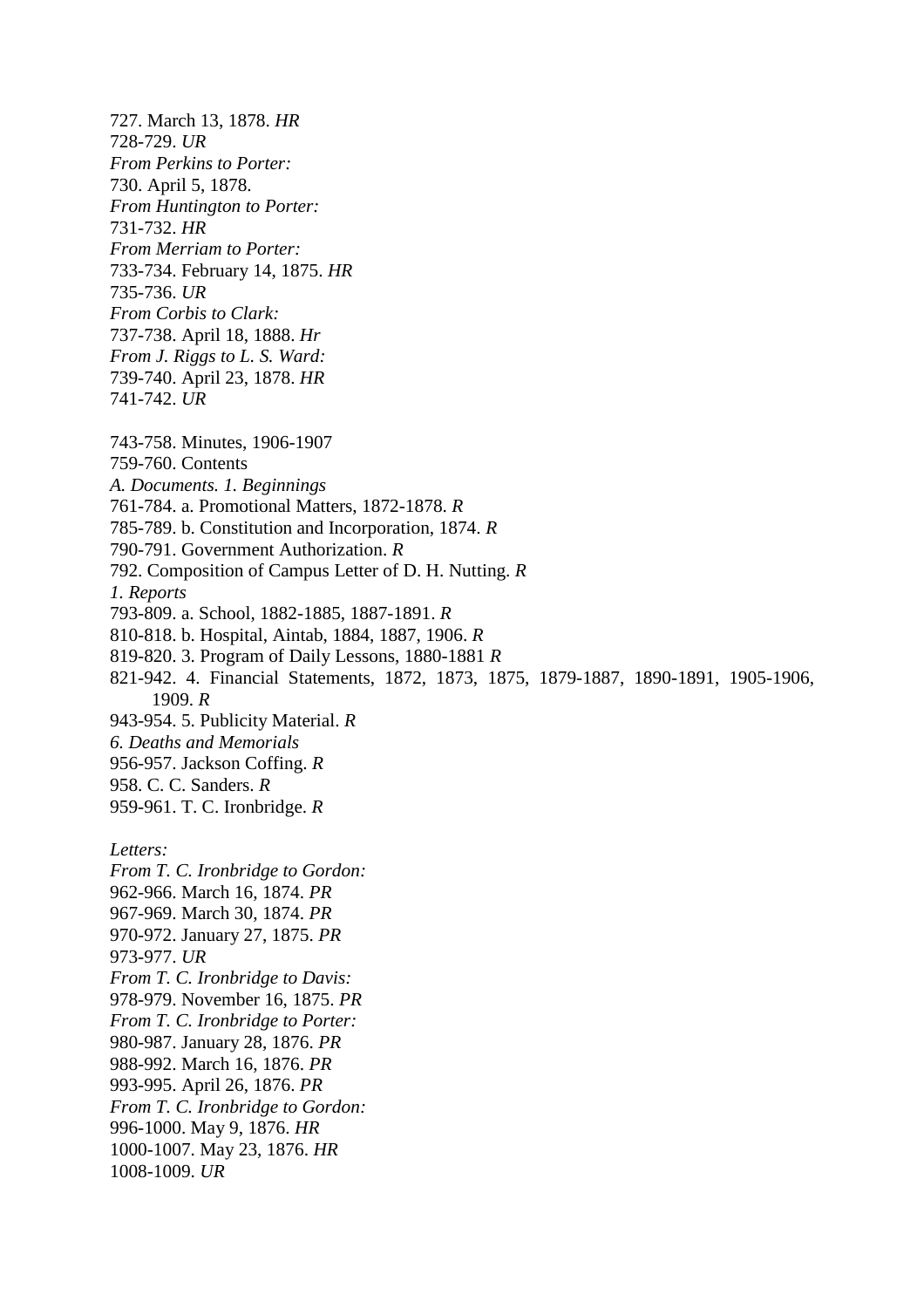*From T. C. Ironbridge toPorter:* 1010-1018. June 14, 1876. *HR From T. C. Ironbridge to Gordon:* 1019-1021. August 11, 1876. *HR From T. C. Ironbridge toPorter:* 1022-1024. August 11, 1876. *HR From T. C. Ironbridge to Gordon:* 1025-1026. September 7, 1876. *HR From T. C. Ironbridge to Porter:* 1027-1028. September 11, 1876. *HR From T. C. Ironbridge to Gordon:* 1028-1030. November 20, 1876. *HR From T. C. Ironbridge toPorter:* 1030-1039. November 21, 1876. *HR* 1040-1045. April 1877. *HR* 1045-1047. June 4, 1877. *HR* 1048-1049. *UR* 1050-1055. October 23, 1877. *HR* 1056-1062. January 1, 1878. *HR* 1062-1069. February 11, 1878. *HR* 1070-1076. April 15, 1878. *HR From T. C. Ironbridge to Gordon:* 1077-1081. January 7, 1880. *HR* 1082-1089. October 8, 1880. *HR* 1090-1093. *UR* 1094-1095. April 25, 1883. *HR* 1096-1100. September 17, 1883. *HR* 1101-1108. October 17, 1883. *HR* 1109-1115. February 19, 1884. *HR* 1115-1121. March 27, 1884. *HR* 1122-1129. July 7, 1884. *HR* 1130-1136. September 9, 1884. *HR* 1137-1139. December 12, 1884. *HR* 1140-1147. January 16, 1885. *HR* 1148-1156. April 30, 1885. *HR* 1157-1163. August 22, 1885. *HR* 1164-1169. January 19, 1886. *HR* 1170-1175. June 21, 1886. *HR* 1176-1181. August 20, 1886. *HR* 1182-1184. December 17, 1886. *HR* 1185-1190. January 13, 1887. *HR* 1191-1197. April 2, 1887. *HR From M. Curry to Ironbridge:* 1198-1199. December 29, 1870. *PR From J. Eaton:* 1200-1204. January 26, 1876. *R From H. Farnam to Ironbridge* 1205-1206. April 1, 1875. *PR From J. K. Greene to Ironbridge:* 1206. December 8, 1875. *HR*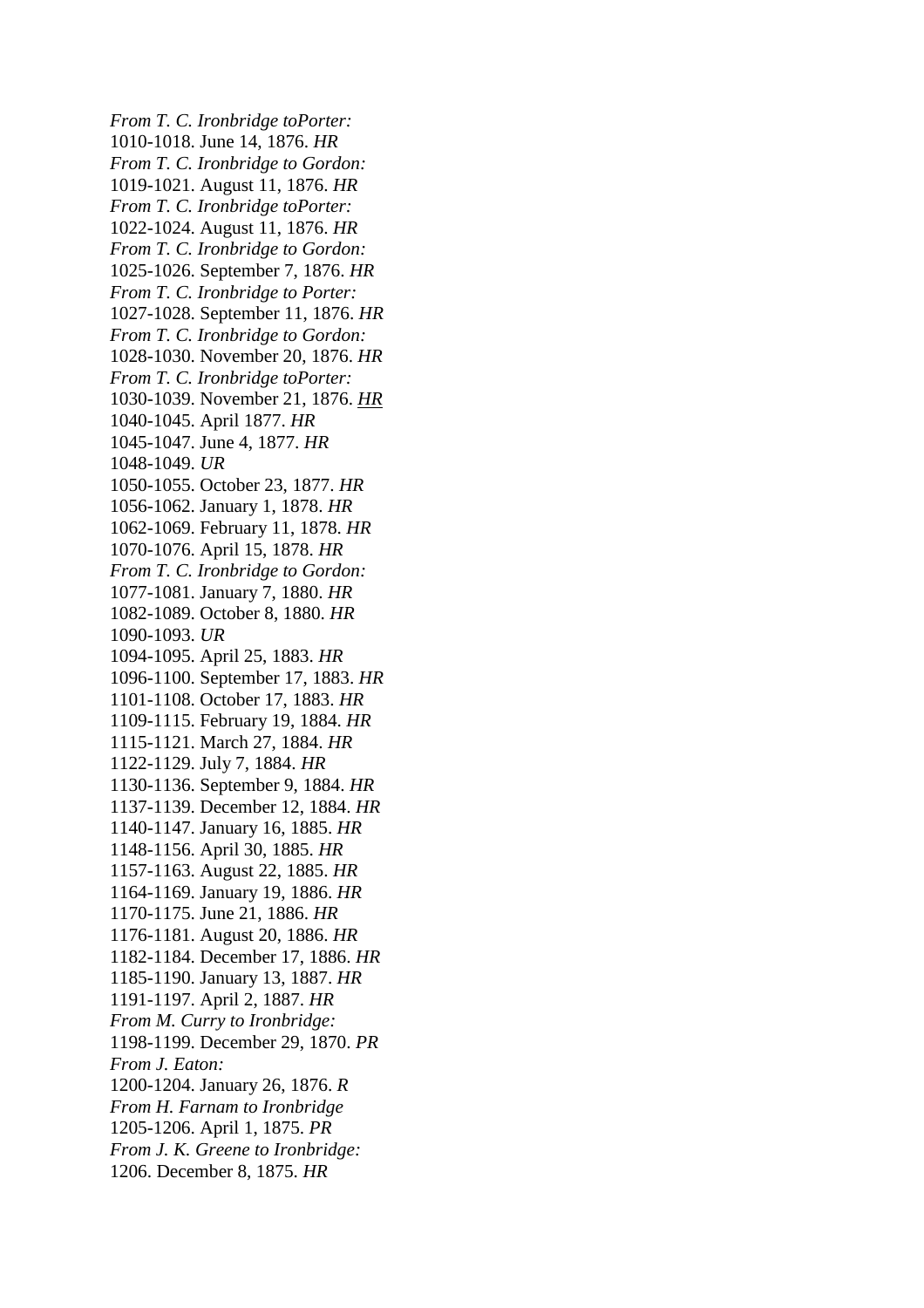*From H. Hoadley to Ironbridge:* 1207-1208. *HR From C. Merriam to Ironbridge:* 1209-1212. August 3, 1875. *HR From J. S. Pierson to Ironbridge:* 1212. May 17, 1875. *HR From M. S. Richardson to Ironbridge:* 1213-1214. April 12, 1877. *HR From Julia T. Ripley to Ironbridge:* 1215-1218. *HR From A. Fuller to Gordon:* 1219-1221. July 27, 1876. *HR From A. Fuller to Porter:* 1222-1223. March 25, 1878. *HR From A. Fuller to Gordon:* 1224-1225. July 16, 1880. *HR From A. Fuller to Pettiborn:* 1226. August 25, 1881. *HR From A. Fuller to Gordon:* 1227-1233. September 7, 1884. *HR* 1234-1238. March 13, 1890. *HR From A. Fuller to Wilkins:* 1239-1244. February 12, 1904. *HR* 1245-1249. November 11, 1904. *PR* 1250-1252. April 28, 1905. *HR From Daniels to Fuller:* 1253-1255. January 30, 1907. *HR From A. Fuller to Daniels:* 1256-1257. February 13, 1907. *HR From Merrill to Colkin:* 1258-1259. August 9, 1902. *HR From Merrill to Wilkins:* 1260-1266. November 22, 1903. *HR* 1267-1274. June 6, 1903. *HR* 1275-1279. January 5, 1906. *HR* 1280-1285. September 8, 1906. *R* 1286-1293. February 9, 1907. *R* 1294-1299. September 14, 1907. *R* 1300-1305. January 7, 1908. *R* 1306-1313. February 11, 1909. *HR* 1314-1317. August 3, 1909. *R From Merrill to Daniels:* 1318-1323. December 29, 1906. *R From Merrill to the Trustees:* 1324-1326. May 18, 1909. *R From David N. Balkely to Gordon:* 1327-1335. December 27, 1909. *HR* 1336-1339. April 23, 1891. *HR* 1340-1344. June 11, 1891. *HR* 1345-1349. September 13, 1891. *HR*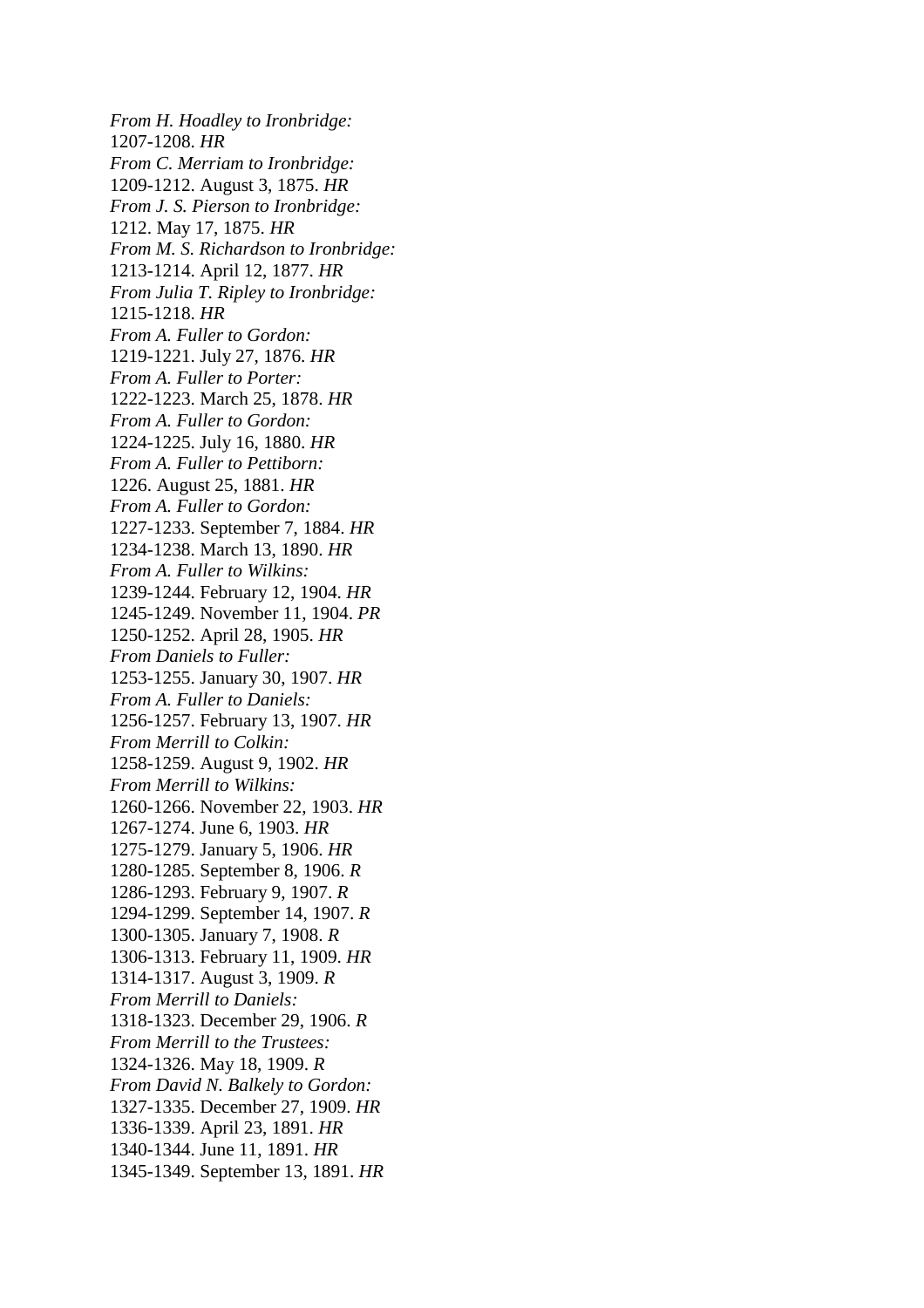1350-1351. January 7, 1892. *HR From Goodsell to Wilkins:* 1352-1353. March 15, 1909. *PR From J. H. Haynes to Gordon:* 1354-1355. June 7, 1886. *HR* 1356-1360. *UR From H. L. Norris to Ironbridge:* 1361-1369. June 13, 1876. *HR From C. C. Sanders to Gordon:* 1370-1374. December 15, 1883. *HR* 1375-1378. October 23, 1885. *HR* 1379. August 21, 1886. *HR From Shepard to (?):* 1380. *UR From C. L. Stevens to Gordon:* 1381-1384. November 9, 1882. *HR From Ironbridge to Wilkins:* 1385-1388. December 26, 1908. *HR From T. A. Baldwin to Gordon:* 1389-1394. August 25, 1876. *HR* 1395-1399. October 6, 1876. *HR* 1400-1405. February 27, 1877. *HR From W. W. Peet to Gordon:*  1406-1410. March 7, 1883. *PR* 1411-1415. December 18, 1883. *PR* 1415-1421. July 16, 1884. *PR* 1422-1426. September 3, 1887. *PR* 1427-1432. November 19, 1890. *PR* 1433-1438. May 5, 1891. *PR* 1439-1443. July 21, 1891. *PR* 1444-1446. December 23, 1891. *PR From I. F. Pettibone to Gordon:* 1447-1451. August 12, 1875. *HR* 1452-1458. February 1, 1881. *HR* 1459-1464. February 7, 1889. *HR* 1465-1466. April, 29, 1891. *HR From Elias Riggs to Tillman:* 1467-1468. May 8, 1876. *HR From Elias Riggs to Gordon:* 1469. September 1, 1887. *HR*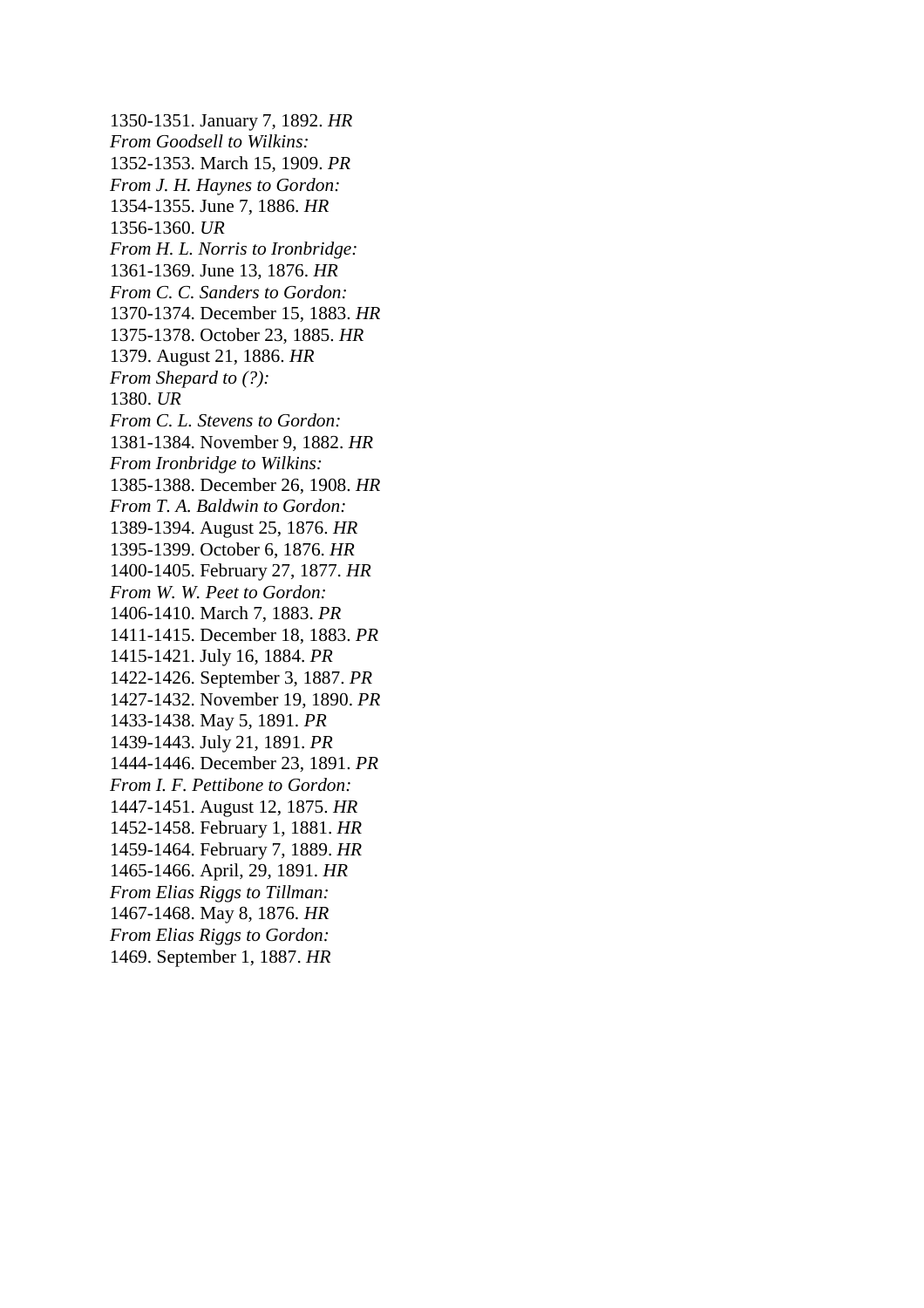REEL 674

SUBMITTED TO: Department of History SUBMITTED BY: Vjeran Kursar TYPE OF DOCUMENT: Microfilm PROJECT TERM: REFERENCE NUMBER: BV2410.A4 1984 Reel 674

DEGREE OF READABILITY: Readable R, Partly readable PR, Hardly readable HR, Unreadable UR.

# **Vol. 2. Part 1. Central Turkey Mission 1910-1929.**

## **Central Turkey College. Aleppo College. Boy's High School College.**

- 1. Central Turkey College and Aleppo college with Boy's High School. *R*
- 2. Table of Contents. *R*
- *I. Documents*
- 3. A. Trustees of Donations for Education in Turkey. *R*
- 4-15. Amendments of By-Laws. *R*
- 16-57. Minutes of Meetings, 1926-1928. *R*
- 58-107. Finance. A. Treasurers and Auditors' Reports, 1913-1914. *R*
- 108-123. B. Reports to Massachusetts State Board of Charity. *R*
- 124-134. C. Legacies. Sarkis G. Telfeyan, 1916. *R*
- 135-137. Mrs. Ellen Barnes, 1923. *R*
- 138-141. D. Re-investments. *R*
- 142-150. E. Re-principles of Policies. *R*
- 151-153. F. Inventories, 1913, 1914, 1920. *R*
- 154-158. G. Re-indemnities. *R*
- 159-160. H. Suggestions re Securing Funds. *R*
- 162-165. I. Relations with the Apostolic Institute. *R*
- 165-168. J. Legal Matters. *R*
- 169-236. On Relocation at Aleppo. *R*
- 237-248. Official Lettres from Groups of Nationals. *R*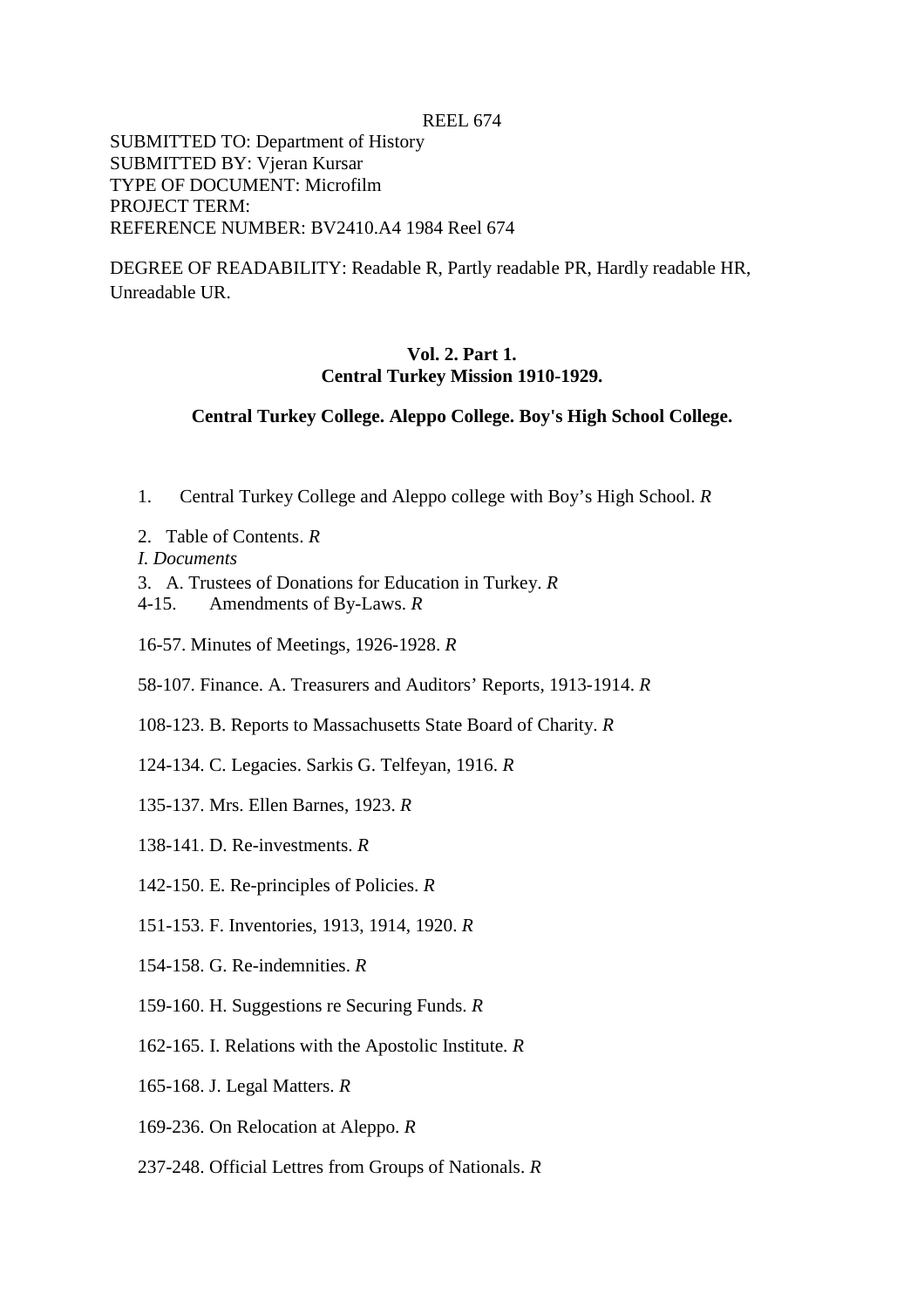- 249. Death of S. F. Wilkins. *R*
- 250. Index Continued*. R*

*I. B. Board of Managers of Central Turkey College*  251-287. I. Minutes 1919-1928. *R*

*II. Lettres to the Board of Trustees*  288-289. March 10, 1910. From Telfeyan to Daniels. *PR*

290. Jully 18, 1911. From Goodsell to Bell. *R*

291-292. January 12, 1911. From Najarian to the Board of Trustees. *R*

*From Goodsell to the Board of Trustees:*

293-294. December 15, 1912. *R*

295-298. August 27, 1919. *R*

*From SArkissyan to the Board of Trustees:*

299. August 26, 1919. *R*

300-301. August 22, 1919. *R*

*From Haroutumian to Bell:*

302-305. March 13, 1923. *HR*

306-309. March 1923. *HR*

310. August 18, 1923. From Riggs to Bell. *R*

311-312. July 27, 1923. From Martin to Merril. *R*

313. May 17, 1924. From Bell to Culartini. *R*

314-315. May 15, 1927. From Murriel to Trustees. *R*

316. Index. *R*

*I. C. Board of Managers of Aleppo College*  317-332. Minutes of Meetings, 1928, 1929. *R*

333-338. Statements, 1928, 1929. *R*

339. Index. I. D. Central Turkey College

340-410. Reports including Azariah Smith Memorial Hospital, 1917, 1918, 1920-1927. *R*

#### *Finance*

411-427. A. Treasurer's reports, 1910-1912, 1917-1918, 1920-1921, 1923. *R*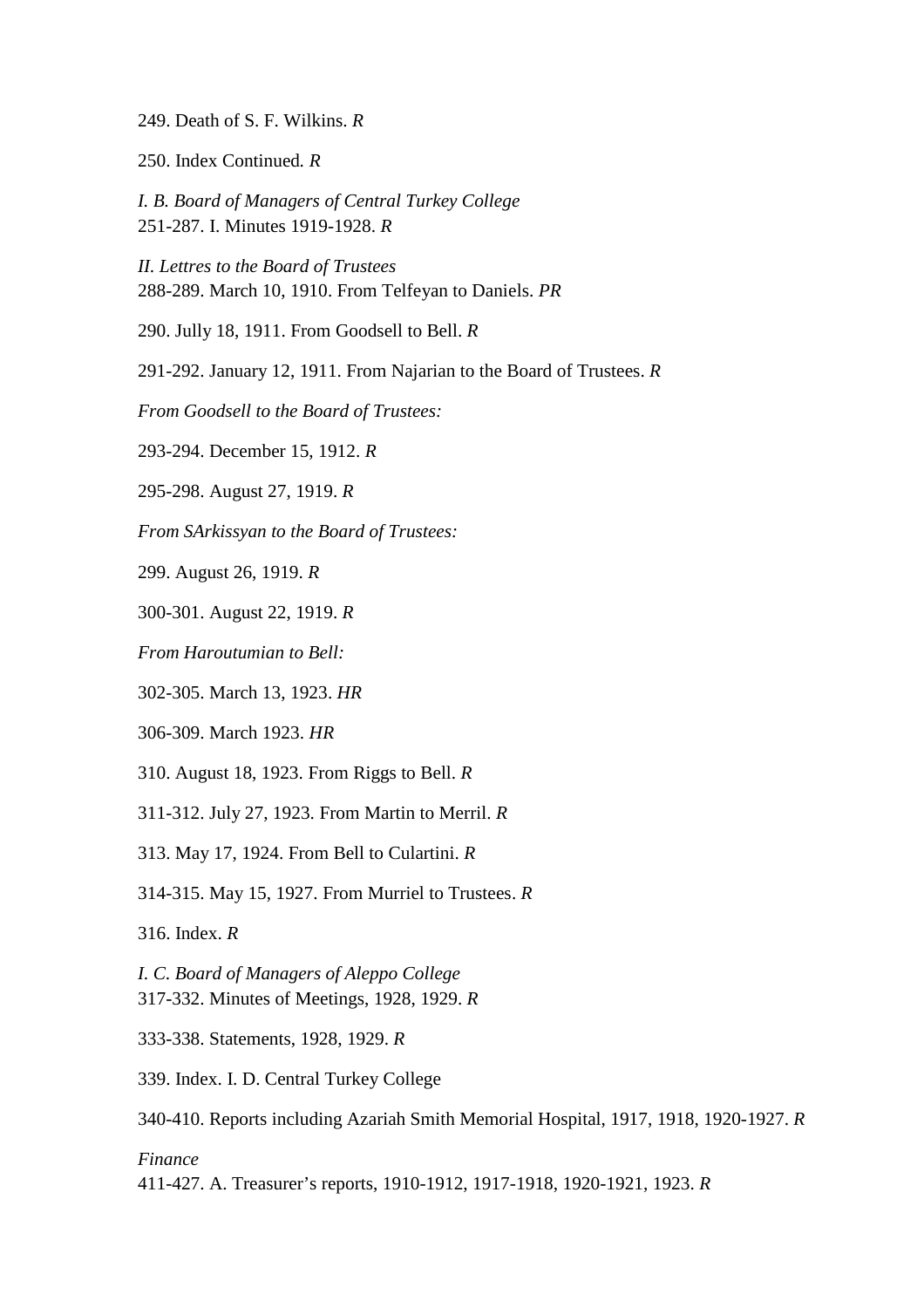- 428-434. B. Estimates of Budgets, 1910-1912, 1921-1922. *R*
- 435. C. College Indebtedness (tabulated), 1918-1911. *R*
- 436-438. D. Merrill Promotion Account, 1910. *R*
- 439-440. E. Re Higher Educational Fund Grant, 1922. *R*
- 441-444. Tabulated Statements, 1914, 1924 (including some finance). *R*
- 445-449. Programs and Blanks. *R*
- 450. Addresses on College Ideals, 1913. *R*
- 451-515. Newsletters and Publicity Material. *R*
- 516-522. Death and Memorials. Bezjian, Prof. H. Alexan; Fuller, Rev. Americus; Shepard, Frances Andrews (Mrs. F. D.), M. D.; Shepard, Fred Douglas, M. D.; Taminosian, Dr. Timotheus. *R*
- 523. Index. *R*
- *E. Boys Highschool Aleppo*
- 524-528. Reports, 1925, 1926. *R*
- 529-536. Financial Statements, 1925, 1927, 1928. *R*
- 537-562. "High School News," etc. 1925-1928. *R*
- 563-567. Programs. *R*
- 568-576. Promotional Matter. *R*
- 577. Index. *R*
- *I. F. Aleppo College*
- 578. Beginnings, 1926-1927. *R*
- 579-583. Proposed Constitution, Articles of Cooperation, and By-Laws, 1928-1929. *R*
- 584-586. Statement to Alumni, 1928. *R*
- 587-588. Reports of High School and College, 1928. *R*
- 589-596. Bulletins, 1927-1929. *R*
- 597-600. Finding of Near East Survey, 1927. *R*
- 601. Statement by Z. A. Bezdjian, 1928. *R*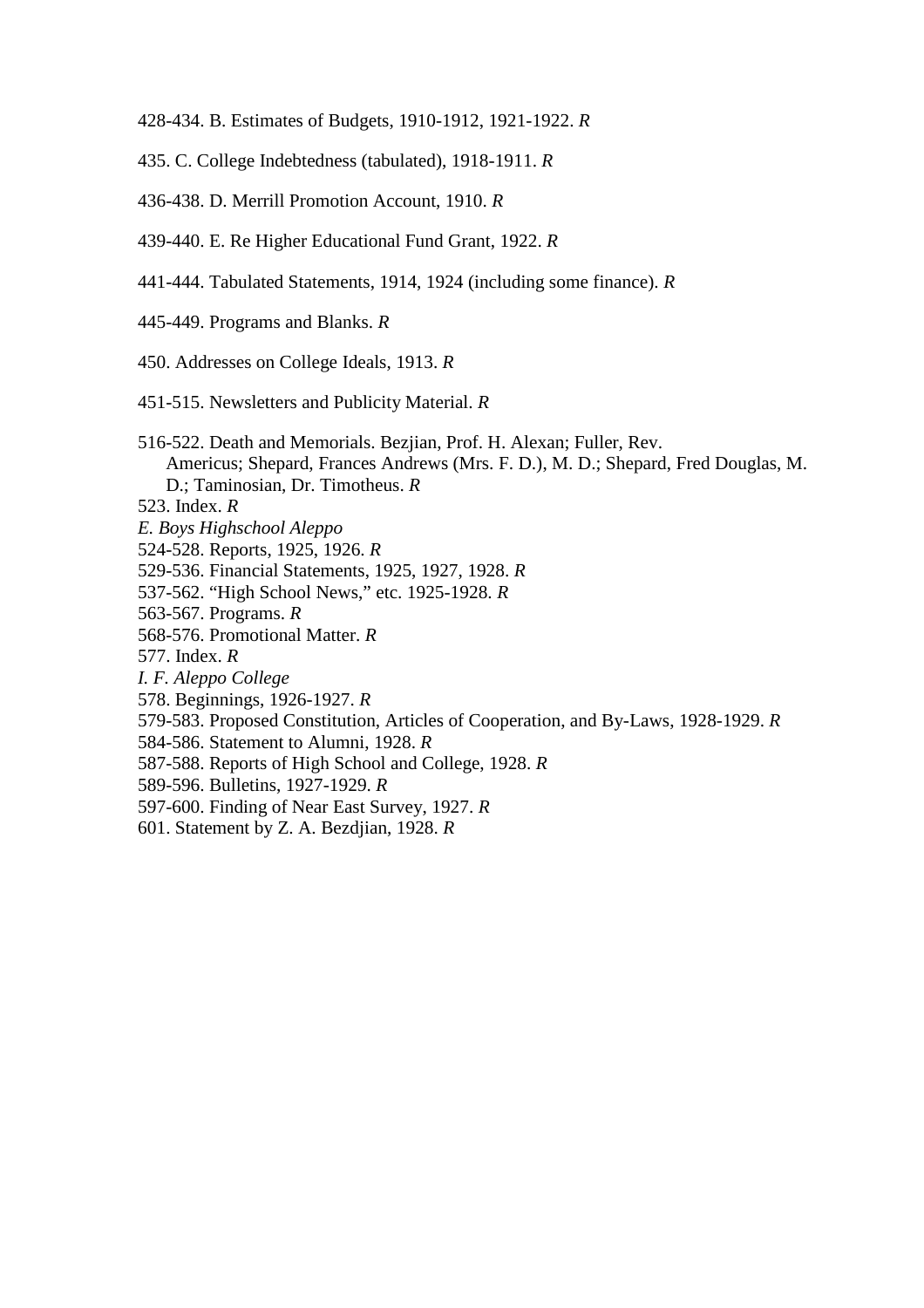SUBMITTED TO: Department of History SUBMITTED BY: Vjeran Kursar TYPE OF DOCUMENT: Microfilm PROJECT TERM: REFERENCE NUMBER: BV2410.A4 1984 Reel 675 DEGREE OF READABILITY: Readable R, Partly readable PR, Hardly readable HR, Unreadable UR.

## **Vol 2. Part 2. Central Turkey Mission 1910-1929 Central Turkey College. Aleppo College. Boy's Highschool.**

1. Index. *R A. Trustees.* 2-6. Secretary of the Trustees to the Board. *R Letters from Enoch F. Bell to the Treasurer of the Trustees, S. F. Wilkins:* 7. January 6, 1911. *R* 8. February 16, 1911. *R* 9. March 10, 1911. *R* 10. March 9, 1911. *R* 11. April 5, 1911. *R* 12. July 15, 1911. *R* 13. July 20, 1911. *R* 14-15. August 3, 1911. *R* 16. November 7, 1911. *R* 17. December 14, 1911. *R* 18. December 30, 1911. *R* 19-20. January 3, 1912. *R* 21. *UR* 22. February 5, 1912. *R* 23. March 19, 1912. *R* 24. September 13, 1912. *HR* 25. September 24, 1912. *R* 26-27. February 28, 1913. *R* 28. March 7, 1913. *R* 29. January 7, 1913. *R* 30. May 1, 1913. *R* 31-32. June 25, 1913. *UR* 33. July 3, 1913. *R* 34-35. July 25, 1913. *R* 36. August 27, 1913. *R* 37-38. September 16, 1913. *R* 39. September 19, 1913. *HR* 40-41. May 11, 1914. *R* 42-43. June 6, 1914. *HR* 44. June 8, 1914. *R* 45-46. November 2, 1914. *R* 47-48. October 5, 1917. *HR*

49. August 5, 1919. *HR*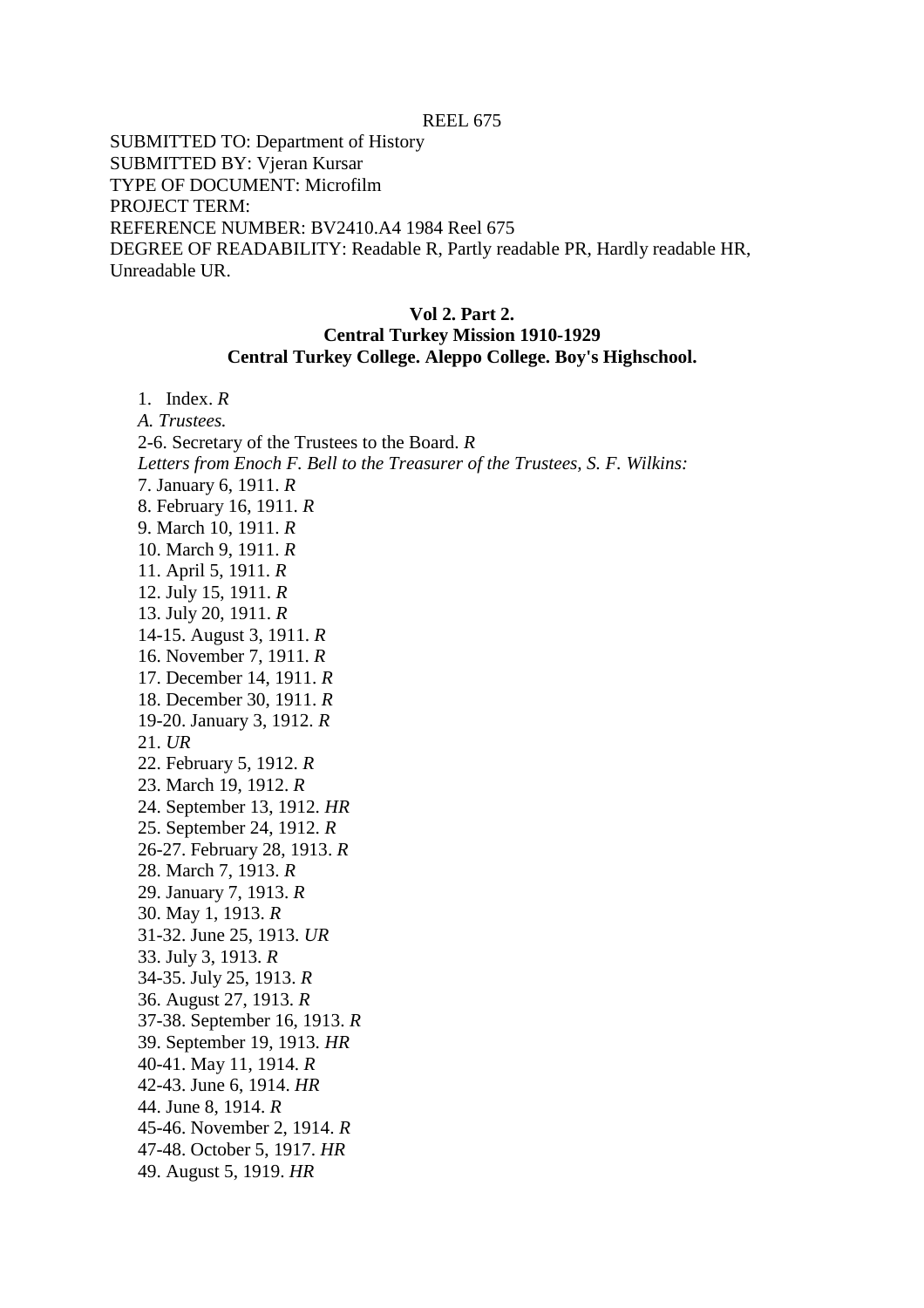50-51. December 1920. *HR From F. H. Wigging to Wilkins:* 52. January 13, 1910. *R* 53. August 11, 1910. *R* 54-56. October 4, 1910. *R* 57. January 14, 1911. *R* 58. April 8, 1911. *R* 59. January 12, 1914. *R* 60-61. January 05, 1912. *R* 62. January 13, 1913. *R* 63. May 6, 1913. *R* 64. October 18, 1910. *R* 65. August 14, 1911. *R Individual Trustees. Letters from Enos H. Bigelow:* 66-67. October 27, 1911. *HR* 68-69. December 27, 1911. *HR* 70. January 19, 1912. *HR* 71. March 23, 1914. *HR* 72. June 22, 1914. *HR* 73. March 27, 1915. *HR* 74. December 20, 1923. *HR From Edward F. Carey:* 75. *UR* 76. February 5, 1916. *R From C. H. Daniels:* 77-79. December 10, 1914. *HR* 80-83. February 12, 1913. *HR From D. Brewer Eddy:* 84. March 10, 1915. *R From James M. W. Hall:* 85. May 3, 1911. *R From H. W. Hicks to Bell:* 86. March 3, 1913. *R* 87-88. September 13, 1913. *R* 89. January 16, 1914. *R* 90-91. March 13, 1914. *R* 92-95. March 17, 1914. *R* 96. March 20, 1914. *R* 97. March 17, 1914. *R* 98-99. March 20, 1914. *R* 100. March 21, 1914. *R* 101-105. March 25, 1914. *R* 106-109. April 4, 1914. *R* 110-113. April 20, 1914. *R* 114-115. May 6, 1914. *R* 116-119. May 8, 1915. *R* 120-125. May 12, 1915. *R* 126-129. January 24, 1912. *From John V. Holt to Bell:*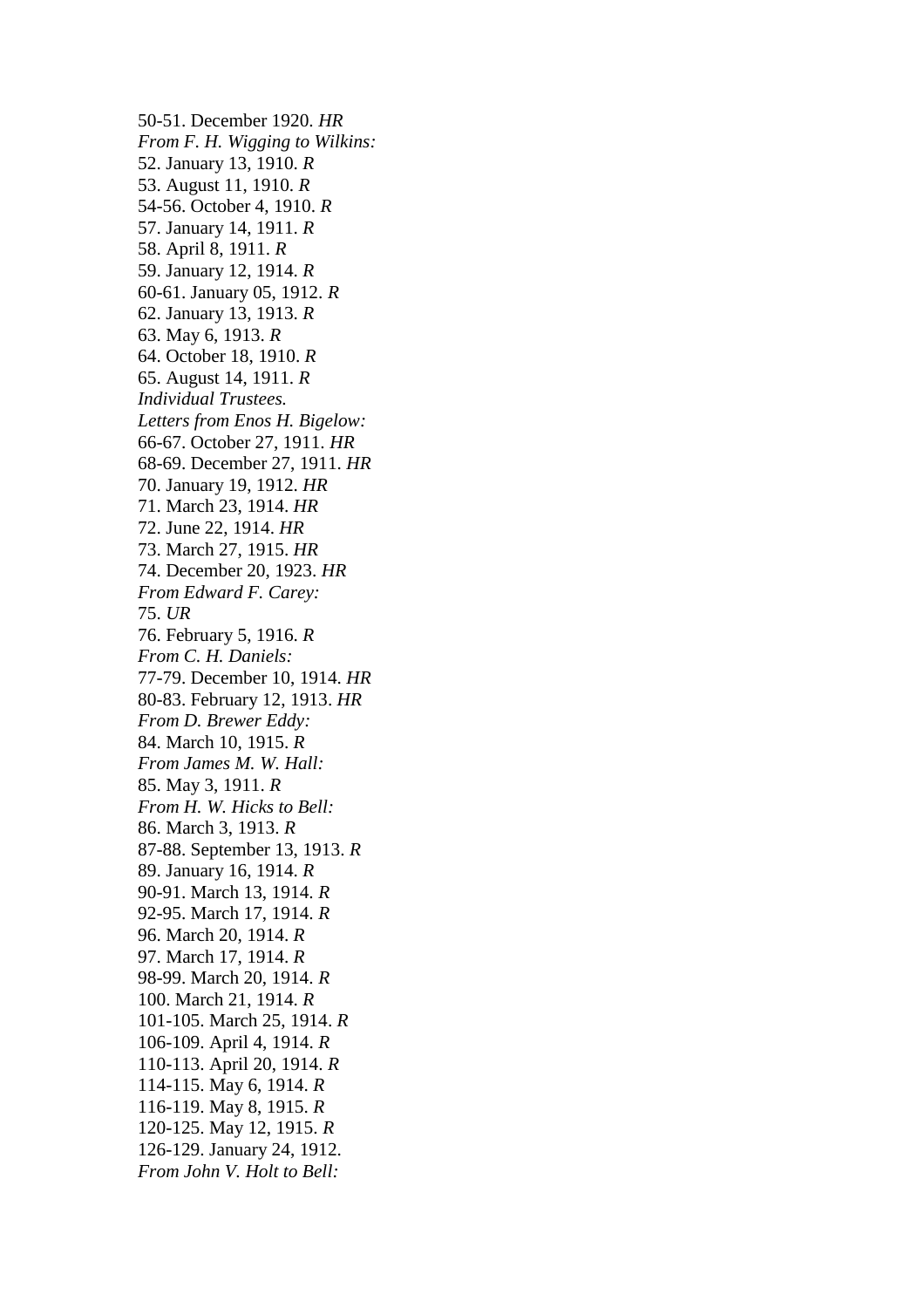130-133. February 16, 1914. *R From Arthur S. Johnson to Riggs:* 134-135. May 7, 1912. *HR* 136. April 1914. *HR From H. Lee Norris to Gordon:* 137-138. July 16, 1875. *HR* 138-140. January 13, 1875. *HR From Edmund P. Platt to Bell:* 141-142. September 24, 1911. *HR* 143-145. October 9, 1911. *HR* 146-148. December 28, 1911. *HR* 149-153. February 17, 1912. *HR From Elbridge Torrey to Wilkins:* 154. *UR* 155. February 1, 1912. *HR From Sarkis Bolion:* 156. May 6, 1920. *HR From H. K. Bezjian:* 157-158. January 1910. *HR From G. K. Daghlian to Bell:* 159-162. January 29, 1910. *HR* 163-165. July 19, 1911. *PR From J. E. Merrill to Daghlian:* 166-167. February 22, 1911. *PR* 168-171. May 20, 1911. *PR From Daghlian to Bell:* 172-175. July 19, 1911. *HR* 176-181. February 13, 1912. *HR From Lucy C. Andrews to Wilkins:* 182-184. January 15, 1910. *HR* 185-188. January 11, 1911. *HR From Barsumian to Wilkins:* 189-191. April 6, 1914. *R From David Blakely, N., M. D. to Wilkins:* 192-194. January 29, 1912. *R From A. H. Boxrud to Merill:*  195-197. January 10, 1911. *HR From Zenes Crane to Wilkins:* 198. January 11, 1910. *HR From Clare J. Cary to Wilkins:* 199-200. October 28, 1910. *HR From Marry R. Cummings to Wilkins:* 201. April 18, 1911. *HR From Frank A. Day to Wilkins:* 202. February 15, 1910. *R From Marry L. Dougherty to Wilkins:* 203-204. February 9, 1911. *HR* 205-207. March 16, 1913. *HR* 208-209. August 31, 1910. *HR* 210-212. May 11, 1913. *HR*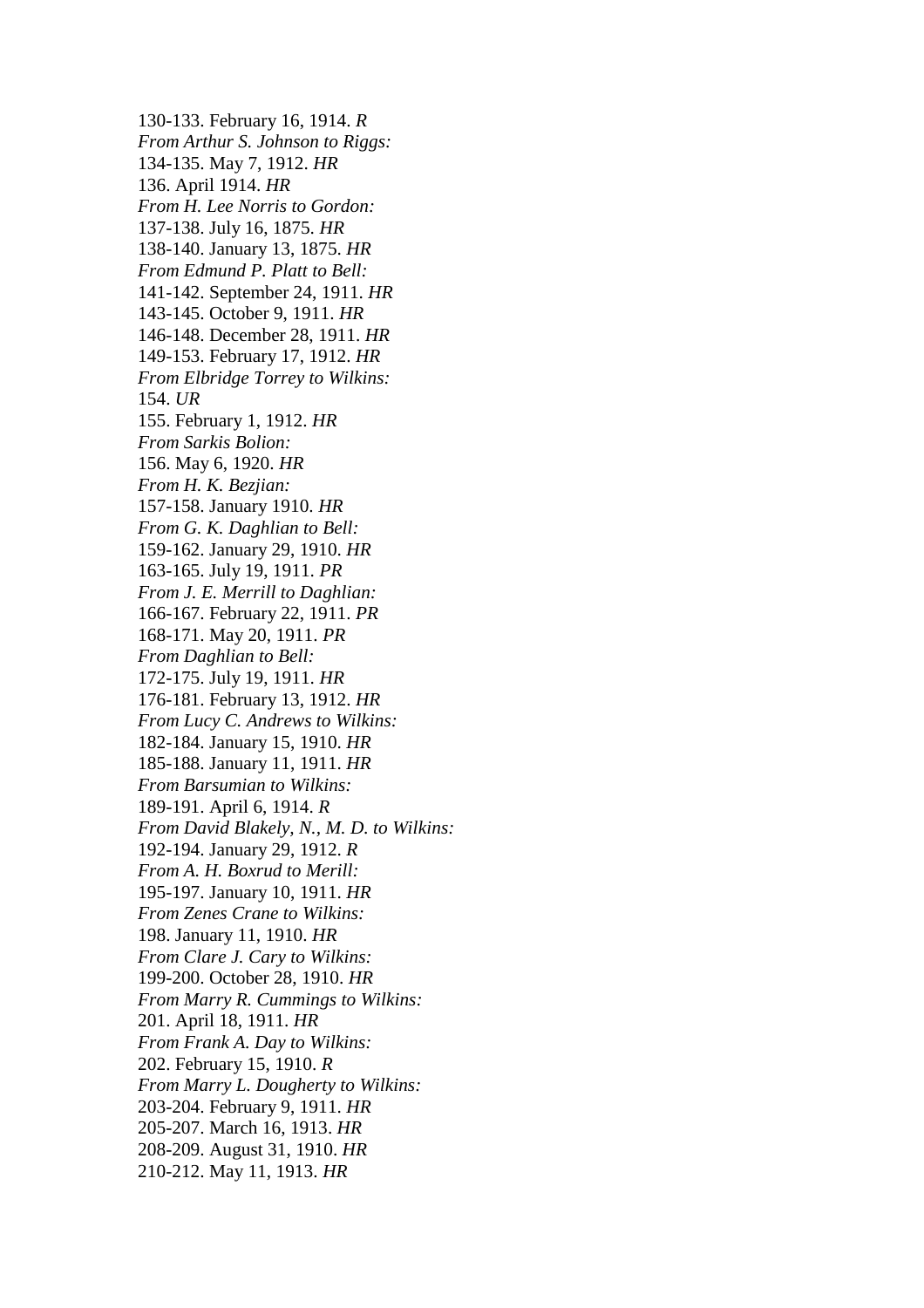*From L. H. Hallock to Patton:* 213-216. September 14, 1913. *R From D. D., Stewart to Hallock:* 217. January 3, 1914. *HR From Karaglusian to Wilkins:* 218-219. February 1, 1910. *R From Roger Leavitt to Wilkins:* 220-221. May 8, 1913. *HR From H. V. Levonian to Wilkins:* 222-225. April 28, 1911. *HR From G. P. Merill to Wilkins:* 226-230. January 30, 1911. *R* 227-231. June 11, 1912. *R From H. A. Wilder to Wilkins:* 232. November 28, 1910. *HR From A. K. Yoosuf to Bell:* 233-234. July 14, 1914. *HR From Papazian to Bell:* 236-237. November 19, 1912. *HR* 238. *Index* 239-244. *UR Letters From J. E. Merrill to Bell:* 245-249. December 6, 1910. *R* 249-251. January 24, 1911. *R* 252-258. July 20, 1911. *R* 259-263. December 15, 1913. *R* 264-269. April 14, 1914. *R* 270-273. July 1919. *HR From J. E. Merrill to Riggs:* 274-278. June 25, 1913. *R From J. E. Merrill to Bell:* 279. February 20, 1914. *R From Baliogrion to Bell:* 280. February 12, 1924. *HR From Merrill to Bell:* 281-284. July 21, 1924. *R From Merril to Riggs:* 285-291. March 7, 1925. *R* 292-295. May 4, 1926. *R* 295-298. May 29, 1928. *R From Riggs to Merrill:* 299. January 23, 1928. *R From Merrill to Riggs:*  300-302. December 26, 1927. *R* 303-305. January 4, 1928. *R From Riggs to Merrill:* 306-307. February 16, 1928. *R From Merrill to Riggs:* 308-309. August 3, 1928. *R*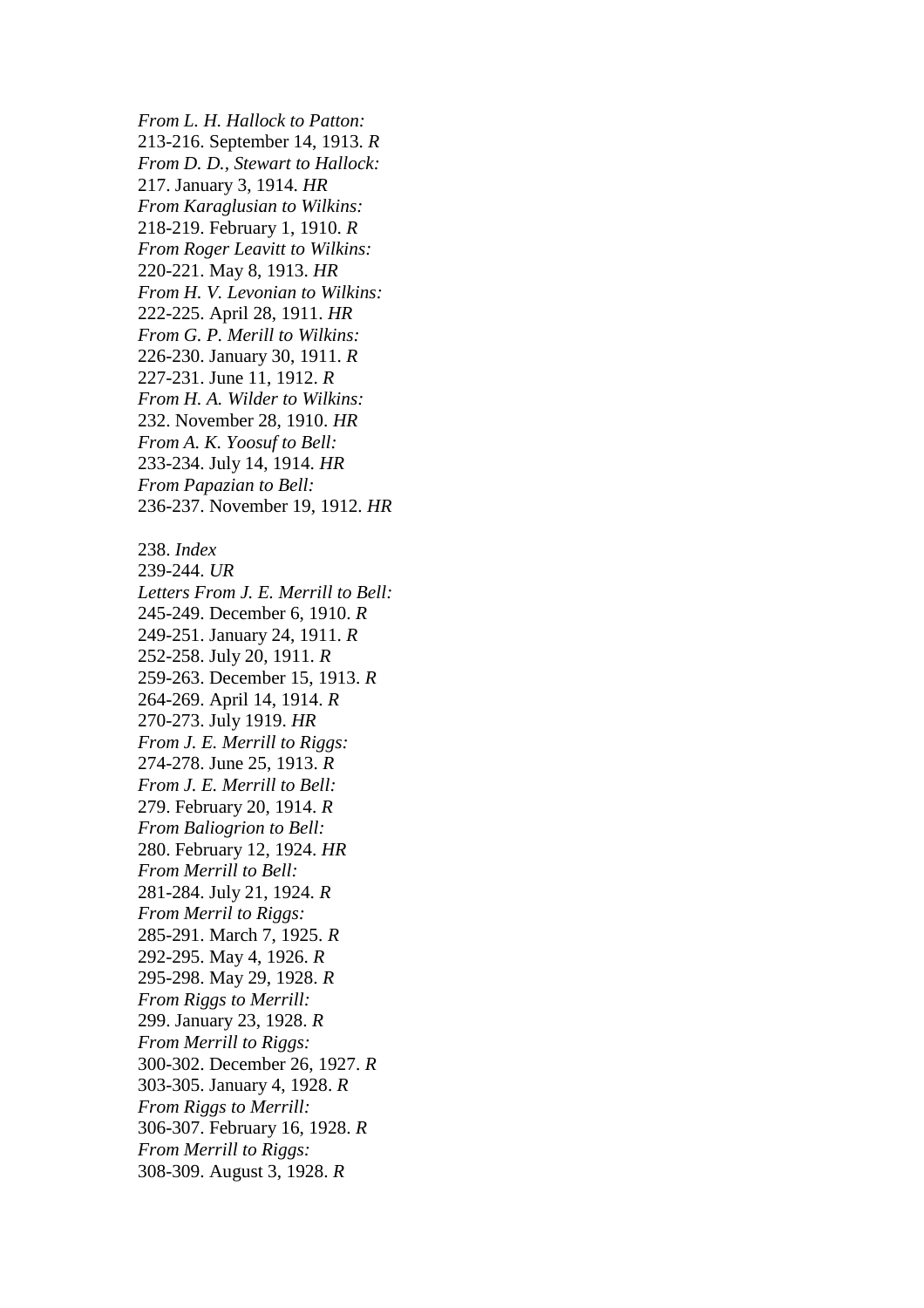*From Riggs to Merrill:* 310-311. September 21, 1928. *R From Merrill to Riggs:* 312-315. October 23, 1928. *HR From Riggs to Merrill:* 316-319. January 4, 1928. *R From Merrill to Riggs:* 320-321. February 28, 1929. *R From Merrill to Riggs and Riggs to Merrill:* 322-326. February 2, 1929. *R* 327-332. February 6, 1929. *R From Merrill to Wilkins:* 333-336. January 8, 1910. *R* 337-343. June 10, 1910. *R* 344-348. September 17, 1910. *R* 349. *UR* 350-354. November 14, 1910. *R* 355-360. July 15, 1911. *R* 361-363. April 6, 1912. *R* 364-369. August 24, 1912. *R* 370-374. July 16, 1913. *R* 375-378. September 20, 1913. *R* 379-382. March 31, 1914. *R From Merrill to Bell:* 383. May 12, 1917. *R* 384-392. December 15, 1918. *HR From Merrill to Riggs:* 393-398. May 10, 1923. *R* 399-403. December 7, 1923. *R From Merrill to Barton:* 404-405. May 23, 1924. *R From Riggs to Merrill:* 406-409. April 11, 1924. *R From Merrill to Bell:* 410-411. May 28, 1924. *R From Merrill to Riggs:* 412-414. January 29, 1925. *R* 415-420. March 14, 1925. *R* 421-428. June 24, 1925. *R From Merrill to Barton:* 429-430. July 30, 1925. *R From Merrill to Riggs:* 431. August 31, 1925. *R From Merrill to Strong:* 432. August 31, 1915. *R From Merrill to Riggs:* 433-437. September 4, 1925. *R* 438-441. October 19, 1925. *R* 442-443. November 11, 1925. *R From Merrill to Bell:*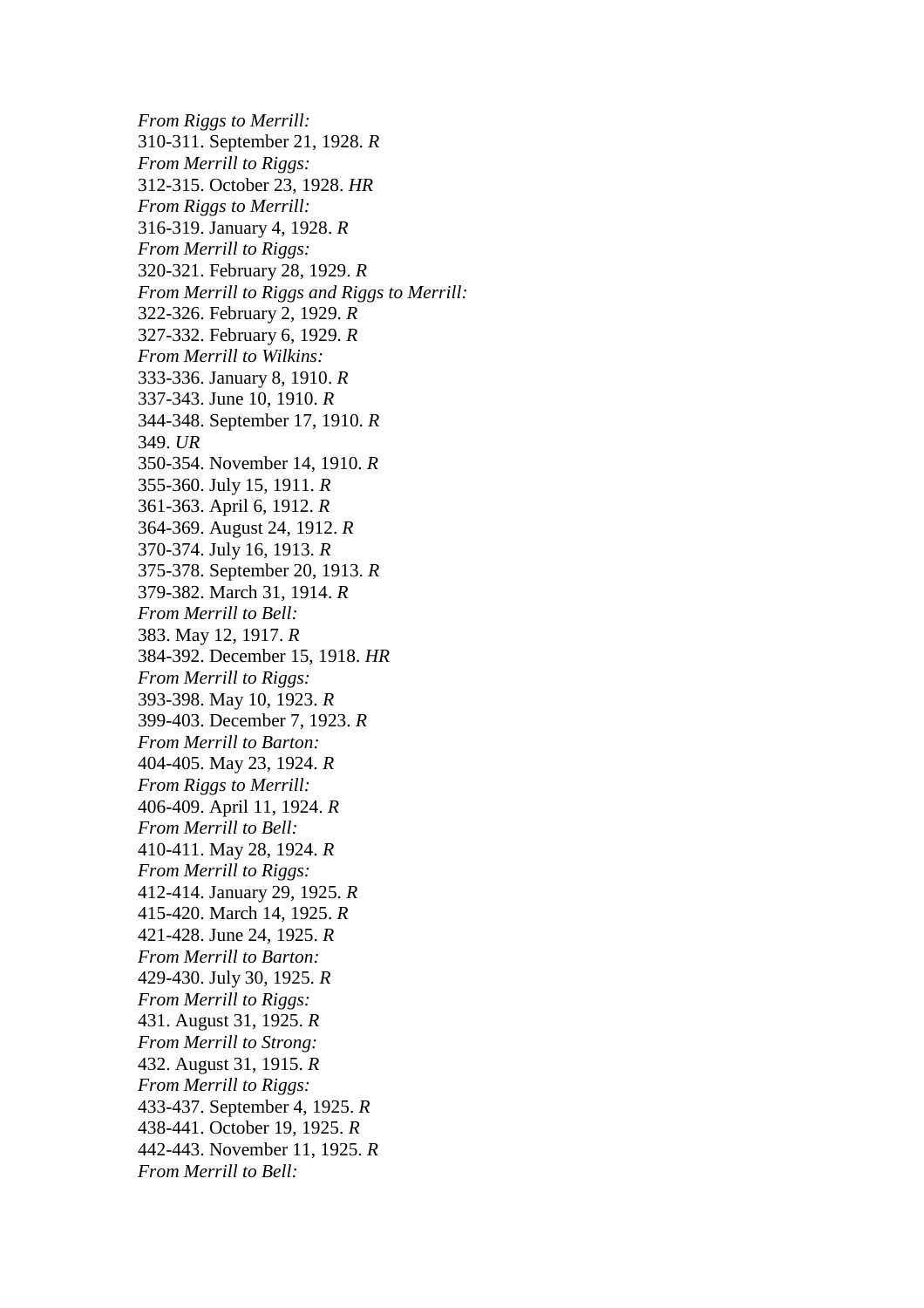444. February 20, 1926. *R From Merrill to Riggs and from Riggs to Merrill:* 445-448. May 9, 1925. *R* 449-457. July 20, 1925. *R* 458-459. January 17, 1927. *R* 460-466. April 12, 1927. *R* 467-472. June 11, 1927. *R* 473-474. September 6, 1927. *R* 475-479. August 20, 1927. *R* 480-483. September 6, 1927. *R* 484-488. October 12, 1927. *R* 489-493. November 3, 1927. *R* 494-500. November 2, 1927. *R* 501-504. November 11, 1927. *R* 505-509. December 20, 1927. *R* 510-513. December 1, 1927. *R* 514-517. January 7, 1928. *R* 518-523. January 8, 1928. *R From M. E. Emerson to Merrill and from Emerson to Merrill:* 524. July 17, 1928. *R* 525. August 24, 1928. *R From Riggs to Merrill and from Merrill to Riggs:* 526-532. September 15, 1928. *R* 533-539. November 23, 1928. *R* 540-545. May 9, 1929. *R* 546-550. April 15, 1929. *R* 551-559. April 8, 1929. *R* 560-565. April 29, 1929. *R* 566-569. May 18, 1929. *R From Lucius O. Lee to Merrill:* 570. June 26, 1929. *R From Riggs to Merrill and from Merrill to Riggs:* 571-575. August 15, 1929. *R* 576. *Index Letters from Goodsell to Wilkins:* 577-579. February 11, 1910. *R From Frederick A. Shepard to Bell:* 580-584. July 18, 1911. *R* 585-592. January 25, 1913. *R From Lorrin A. Shepard to Barton:*  593-596. October 25, 1920. *R From L. A. Shepard to Riggs and From Riggs to Shepard:* 597-598. March 3, 1927. *R* 599-600. March 3, 1927. *From R. C. Hill to Barton:*

601-602. September 15, 1913. *HR*

603. *Index From L. R. Towle to Merrill:*